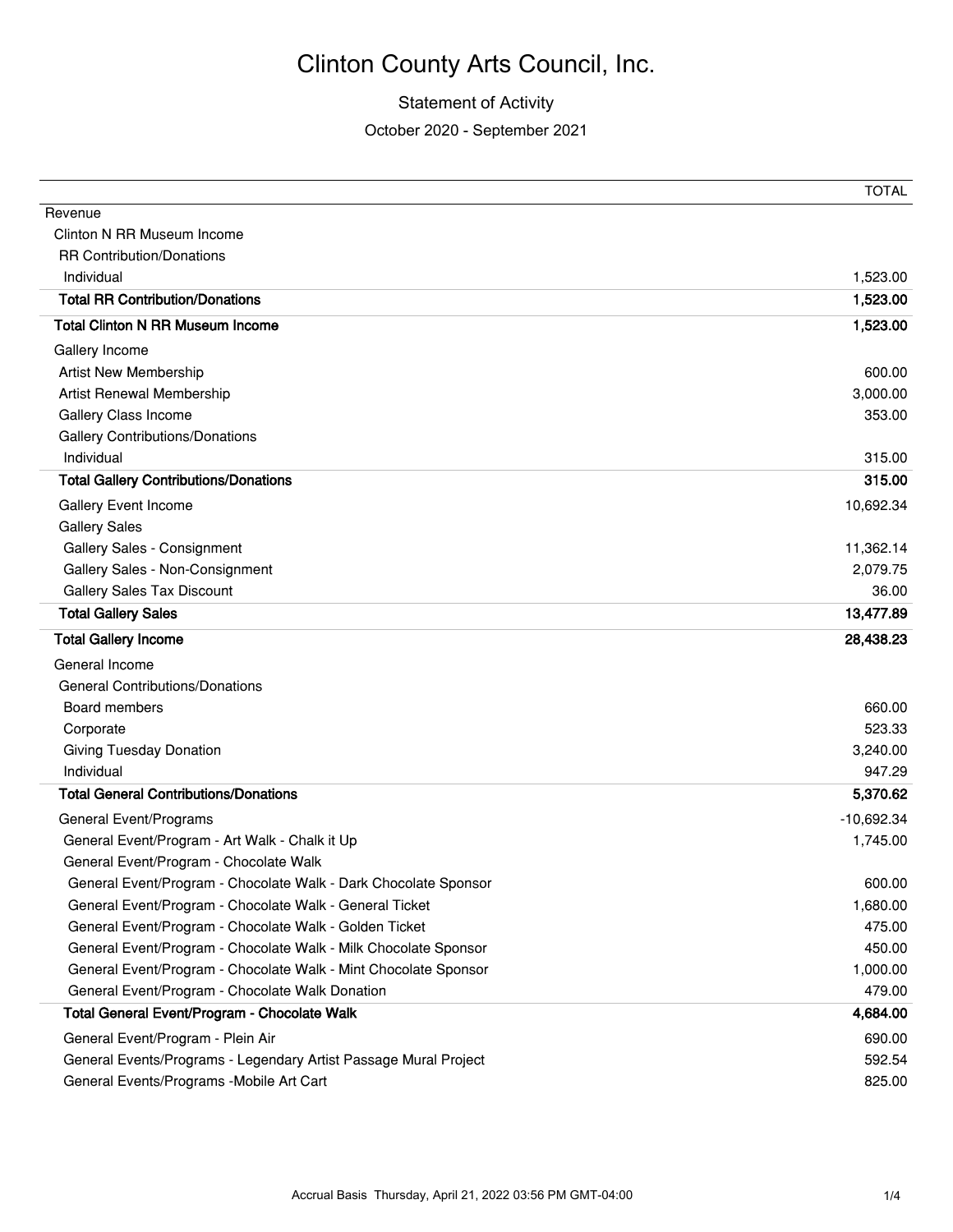#### Statement of Activity

October 2020 - September 2021

|                                                      | <b>TOTAL</b> |
|------------------------------------------------------|--------------|
| <b>Total General Event/Programs</b>                  | $-2,155.80$  |
| <b>General Grant Income</b>                          | 11,250.00    |
| General Membership Dues                              |              |
| Applause Membership Donation (\$100-\$499)           | 1,226.00     |
| Ensemble Renewal Membership (Family)                 | 420.00       |
| Ensemble New Membership (Family)                     | 50.00        |
| Soloist New Membership (Individual)                  | 70.00        |
| Soloist Renewal Membership (Individual)              | 775.00       |
| Standing Ovation Membership Donation (\$1000-\$4999) | 1,000.00     |
| <b>Total General Membership Dues</b>                 | 3,541.00     |
| <b>Total General Income</b>                          | 18,005.82    |
| Grant - Grant Income                                 | 3,102.23     |
| Homegrown Productions Income                         |              |
| <b>Theater Contributions/Donations</b>               |              |
| Individual                                           | 1.95         |
| <b>Total Theater Contributions/Donations</b>         | 1.95         |
| <b>Total Homegrown Productions Income</b>            | 1.95         |
| Mint City Singers Income                             |              |
| <b>MCS Contributions/Donations</b>                   | 1,000.00     |
| <b>Total Mint City Singers Income</b>                | 1,000.00     |
| Performance Shell Income                             |              |
| <b>PSE Contributions/Donations</b>                   |              |
| Government                                           | 6,000.00     |
| Individual                                           | 5,974.23     |
| <b>Total PSE Contributions/Donations</b>             | 11,974.23    |
| <b>Total Performance Shell Income</b>                | 11,974.23    |
| Wilson Aud Enhancement Fund Revenue                  |              |
| <b>Wilson Aud Enhancement Fund Donation</b>          | 25,278.90    |
| <b>Total Wilson Aud Enhancement Fund Revenue</b>     | 25,278.90    |
| Wilson Auditorium Revenue                            |              |
| Auditorium/Equipment Rent                            | 775.00       |
| Individual                                           | 0.00         |
| <b>Total Wilson Auditorium Revenue</b>               | 775.00       |
| <b>Total Revenue</b>                                 | \$90,099.36  |
| <b>GROSS PROFIT</b>                                  | \$90,099.36  |
| Expenditures                                         |              |
| <b>Clinton N RR Museum Expenses</b>                  |              |
| <b>RR Bank Service Fees</b>                          | $-6.00$      |
| RR Rail Car Improvements                             | 913.61       |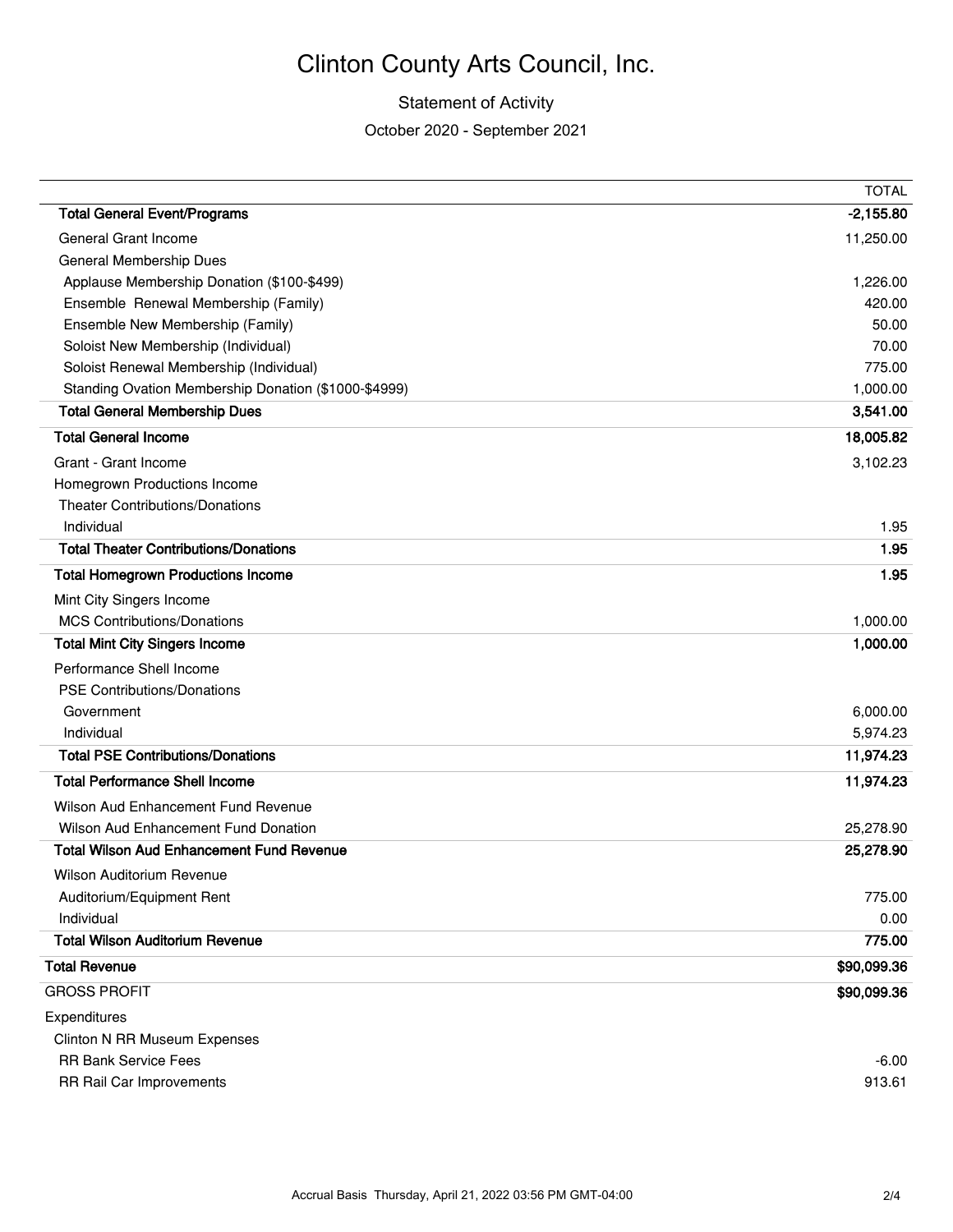#### Statement of Activity

October 2020 - September 2021

|                                                                  | <b>TOTAL</b> |
|------------------------------------------------------------------|--------------|
| <b>RR</b> Rent                                                   | 600.00       |
| <b>Total Clinton N RR Museum Expenses</b>                        | 1,507.61     |
| <b>Gallery Expenses</b>                                          |              |
| Gallery Artists' Merchandise                                     | 7,352.26     |
| Gallery Cash Short and Over                                      | $-33.16$     |
| <b>Gallery Equipment</b>                                         | 32.29        |
| <b>Gallery Maintenance</b>                                       | 200.22       |
| Gallery Membership Discount                                      | 116.32       |
| Gallery Merchandise for Resale                                   | 1,085.13     |
| <b>Gallery Special Disc/Promotions</b>                           | 220.94       |
| Gallery SS & Medicare Tax Rounding                               | 0.01         |
| <b>Gallery Supplies and Materials</b>                            | 87.04        |
| <b>Gallery Supplies-Art</b>                                      | 2.00         |
| Gallery Telephone/Internet                                       | 951.91       |
| <b>Gallery Utilities</b>                                         | 2,770.41     |
| <b>Gallery Wages</b>                                             | 9,583.41     |
| Gallery Waste Pickup                                             | 23.20        |
| <b>Gallery Water</b>                                             | 223.94       |
| Rent                                                             | 7,893.12     |
| Square Fees                                                      | 522.12       |
| <b>Total Gallery Expenses</b>                                    | 31,031.16    |
| <b>General Expenses</b>                                          |              |
| <b>General Accounting Fees</b>                                   | 789.00       |
| General Advertising & Marketing                                  | 674.48       |
| <b>General Bank Service Fees</b>                                 | $-6.00$      |
| General Charitable Gaming Expen                                  | 994.00       |
| <b>General Dues/Subscriptions</b>                                | 295.00       |
| General Event/Program Expenses                                   |              |
| General Event/Program - Chocolate Walk                           | 376.86       |
| General Event/Program - Halloween Event                          | 20.00        |
| General Event/Program - Mobile Art Cart                          | 654.93       |
| General Event/Program - Plein Air                                | 789.25       |
| General Events/Program - Art Walk - Chalk it Up                  | 535.53       |
| General Events/Programs - Legendary Artist Passage Mural Project | 271.66       |
| <b>Total General Event/Program Expenses</b>                      | 2,648.23     |
| <b>General Grant Application</b>                                 | 50.00        |
| General Insurance - Liability                                    | 786.00       |
| <b>General Licenses/Permits</b>                                  | 20.00        |
| General Miscellaneous Expense                                    | 0.00         |
| <b>General Office Supplies</b>                                   | 705.26       |
|                                                                  |              |